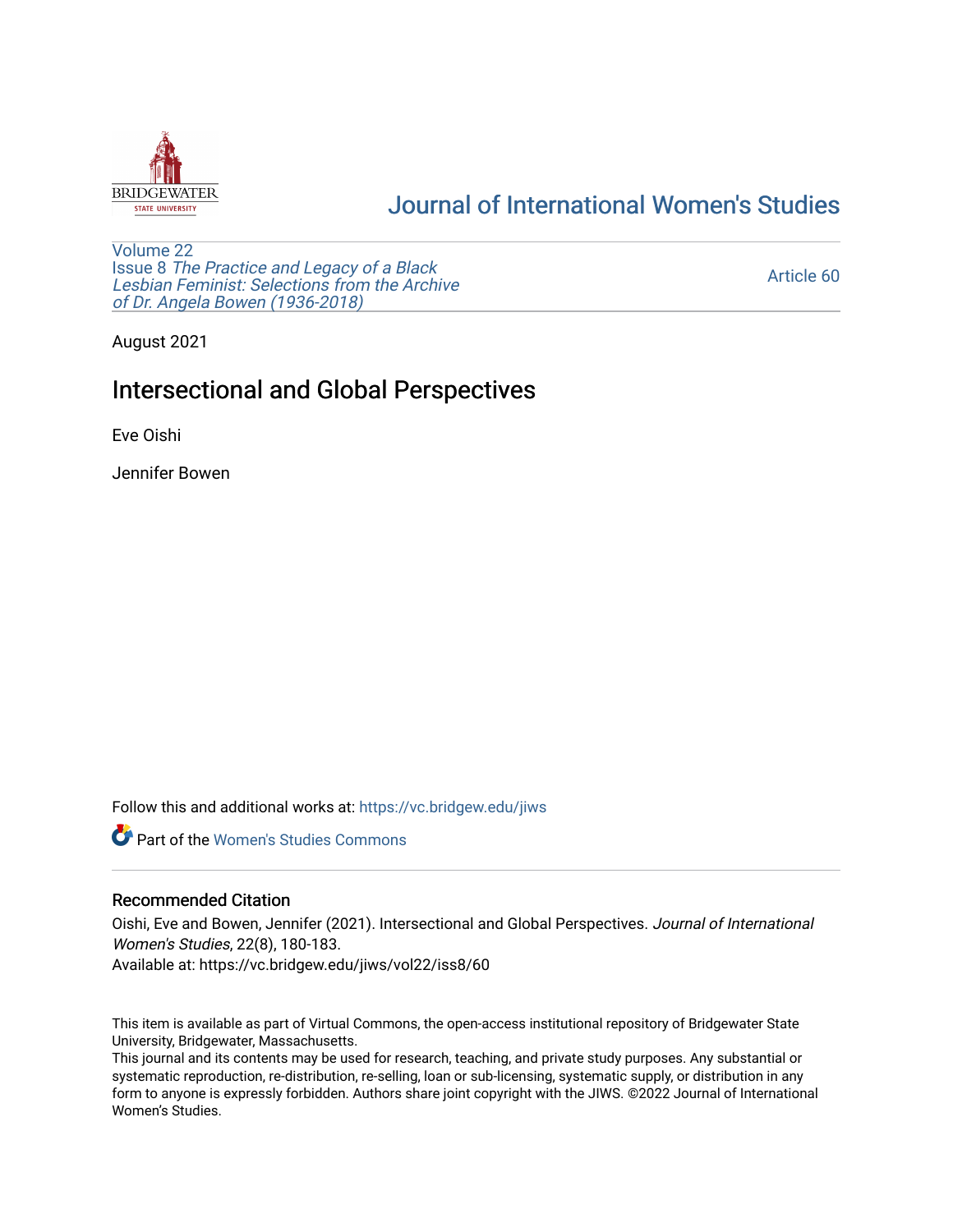#### Oishi and Bowen: Intersectional and Global Perspectives

This journal and its contents may be used for research, teaching and private study purposes. Any substantial or systematic reproduction, re-distribution, re-selling, loan or sub-licensing, systematic supply or distribution in any form to anyone is expressly forbidden. ©2021 Journal of International Women's Studies.

## **Intersectional and Global Perspectives**

By Eve Oishi with Jennifer Abod

### **Abstract**

A section of a Special Issue of the *Journal of International Women's Studies* dedicated to pioneering Black Lesbian Feminist scholar, activist, artist, teacher Angela Bowen, Ph.D. (1936- 2018.) The special issue contains sample materials from Bowen's archive, which will be housed at Spelman College, including writings, audio and video of speeches, and photos documenting her career as a dancer, her friendship with and scholarship on Audre Lorde, her activism on Black lesbian and gay issues, and her career in Women's Studies, among other topics. This section focuses on the intersectional and global aspects of Bowen's activism, organizing and scholarship including writing and speeches that range from connecting racial justice issues to LGBT issues to Black lesbians and reproductive rights. This section contains a rare signed early draft of Audre Lorde's poem "Women on Trains," dedicated to Bowen and M. Jacqui Alexander.

*Keywords:* Angela Bowen, Audre Lorde, M. Jacqui Alexander, Simon Nkoli, Barbara McDonald, Cynthia Rich, Black feminism, Black lesbians, Black lesbian feminism, archive, Black lesbian archives, queer archives, Black feminist archives, lesbian motherhood, global feminism, transnational feminism, transnational LGBTQ activism, Black queer diaspora, history of women's studies, Nairobi United Nations World Conference on Women, racism in Norway, Ed Bradley, Charles Stuart, Black Nations/Queer Nations?, intersectionality, "Women on Trains," reproductive justice movement, Black lesbians and reproductive rights, Womanism, radical feminism

At the 1995 *Black Nations/Queer Nations?* conference, Bowen asked: "Is a global political movement among lesbians, gay men, bisexuals and transgender people in the African diaspora possible or desirable? My answer is yes and yes." From her childhood support of Jamaican-born activist Marcus Garvey's pan-African movement to her fusing of African and European dance traditions at Bowen-Peters School of Dance to her participation in international women's conferences in Europe and Africa, to her organization of a 1989 conference for gay South African activist Simon Nkoli in Boston, Bowen's work has always been rooted in an understanding that political work comes out of one's local positioning within a global frame. In several places, including a 2005 talk included in the previous section, she critiques Jesse Jackson's invocation of the new term African American to replace Black because the new term abdicates the global nature of Black identity. At the same time, her activism, speeches and writing embody an awareness of the inseparability and contingency of various aspects of any individual's identity, and the ways in which that awareness constitutes the roots of political consciousness. In other words, Bowen theorized and enacted intersectional consciousness before intersectionality was coined as a word by critical race studies scholar Kimberlé Williams Crenshaw.<sup>[1](#page-1-0)</sup>

<span id="page-1-0"></span><sup>&</sup>lt;sup>1</sup> Crenshaw, Kimberlé Williams, "Mapping the Margins: Intersectionality, Identity Politics, and Violence against Women of Color." *Stanford Law Review*, vol. 43, no. 6, 1991, pp. 1241–1299.

Journal of International Women's Studies Vol. 22, No. 8 August 2021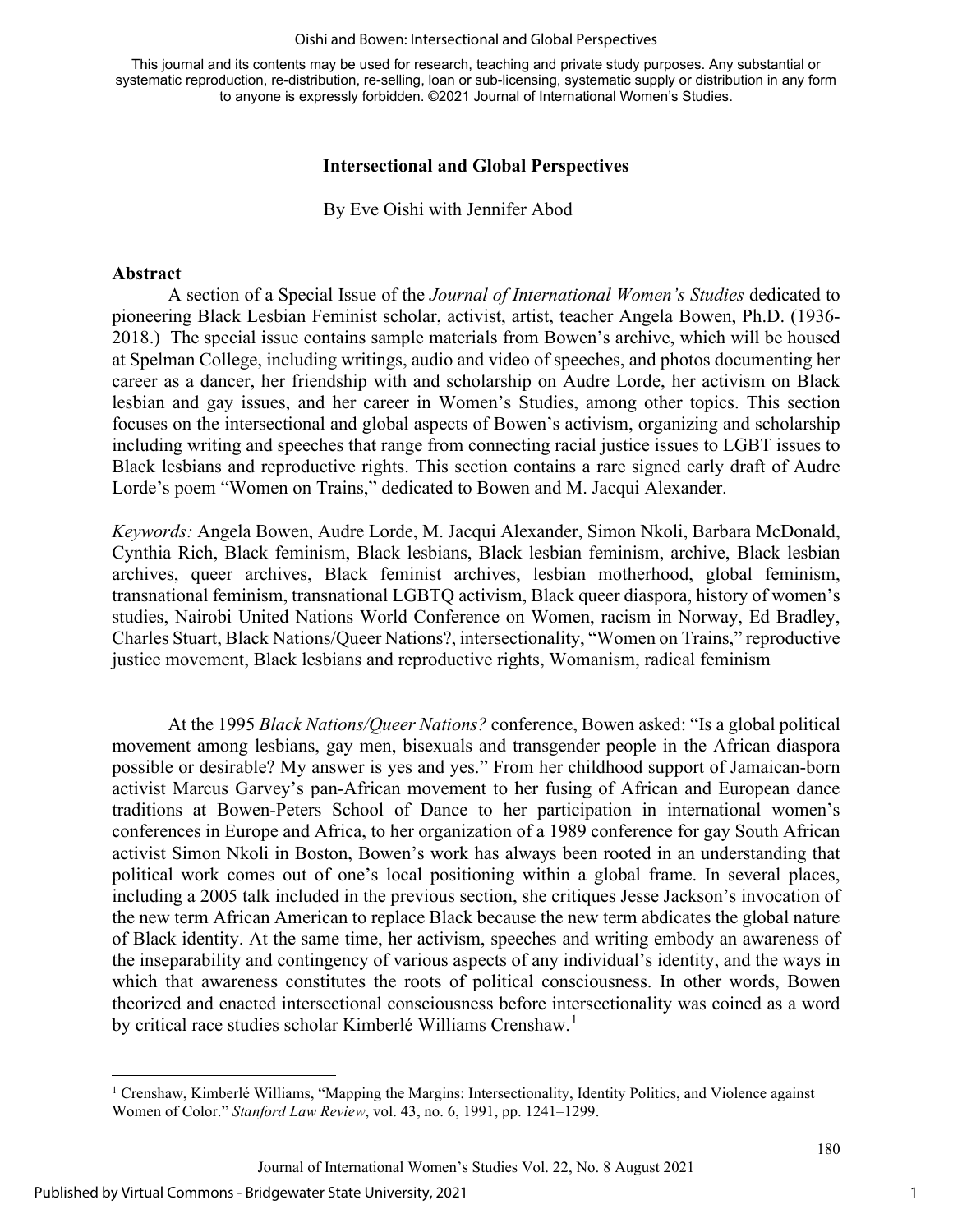Today intersectionality is still invoked primarily within the context of a localized race/gender/class matrix, but Bowen's body of work serves as an important reminder of the need to keep this framework open and capacious to account for layers of identity such as dissymmetric global conditions, religion, age and privilege. We have included a 1985 interview that Bowen gave with Abod after returning from the United Nations World Conference on Women in Nairobi, Kenya, as well as one of several letters that she wrote as co-chair of the National Coalition for Black Lesbians and Gays (NCBLG) addressed to leaders of Black churches around the country, asking for their support for a National Day of Remembrance for Black lesbians and gays during Black History Month. Her goal was to honor luminaries such as Bayard Rustin, James Baldwin, Audre Lorde, Pat Parker, Essex Hemphill and other activists and writers who died in their prime. While these artifacts from the archive may all seem to address different issues, they all highlight Bowen's philosophy that a deep understanding of the interlocking oppressions of any individual holds the key to political change, for it provides the opportunities to work in coalition with people and groups that are different than ourselves.<sup>[2](#page-2-0)</sup>

These principles are articulated in the 1997 keynote address that she delivered at a national conference hosted by the MiRA Resource Centre for Black, Immigrant and Refugee Women in Oslo, Norway entitled "Is Racism a Women's Issue? What Black U.S. Feminism Has to Share with 'Progressive' Norway" in which she references the open debate between Audre Lorde and Mary Daly, emphasizes the need to recognize one's privilege, and outlines her principles of activism, which include persistence, inclusivity, person-to-person connection and outreach. In other words: "Allies, allies, allies."

Bowen's archive is rife with evidence of her ally work, including her co-chairship of the NCBLG and her friendships and collaborations with foundational Black feminist scholars and writers. Her commitment to allyship, however, was always founded in an opposition to cross- and intra-community prejudices as opposed to denying or ignoring these issues in the name of coalition. Bowen repeatedly aimed her critiques at homophobia in the Black community, for example, in her 1993 letter of protest to anchor Ed Bradley for his *60 Minutes* segment titled "Rainbow Curriculum," in which Bradley featured a Black woman who opposed a teaching guide that supported tolerance of homosexuality. Bowen takes Bradley's journalistic standards to task for ignoring the existence of Black gays and lesbians and for doing "a disservice to the intelligence of your viewers by simplifying the conflict as if only white homosexuals exist."

Similarly, she did not let her own Black gay and lesbian organization off the hook in its failure to properly consider women's issues as part of its platform. One of the things that archival collections make possible is a glimpse at rifts and ruptures expressed obliquely between the lines of archival content. In an article that Bowen wrote for the NCBLG publication *Black/Out*, describing the five-year plan that was set at the organization's 1989 second annual Black Lesbian and Gay Leadership Conference, Bowen slips in several references to concerns expressed by lesbian members around particular issues and "a general feeling among lesbians that the conference needed a more political and personal focus on lesbians." Given that NCBLG had begun as a NCBGB, Black gay male organization and only incorporated lesbians in 1984, six years after

<span id="page-2-0"></span><sup>&</sup>lt;sup>2</sup> This perspective mirrors the statement of Bowen's contemporary Black feminists in the Combahee River Collective, who write: "The most general statement of our politics at the present time would be that we are actively committed to struggling against racial, sexual, heterosexual, and class oppression, and see as our particular task the development of integrated analysis and practice based upon the fact that the major systems of oppression are interlocking." *The Combahee River Collective Statement: Black Feminist Organizing in the Seventies and Eighties*. United States, Kitchen Table: Women of Color Press, 1986.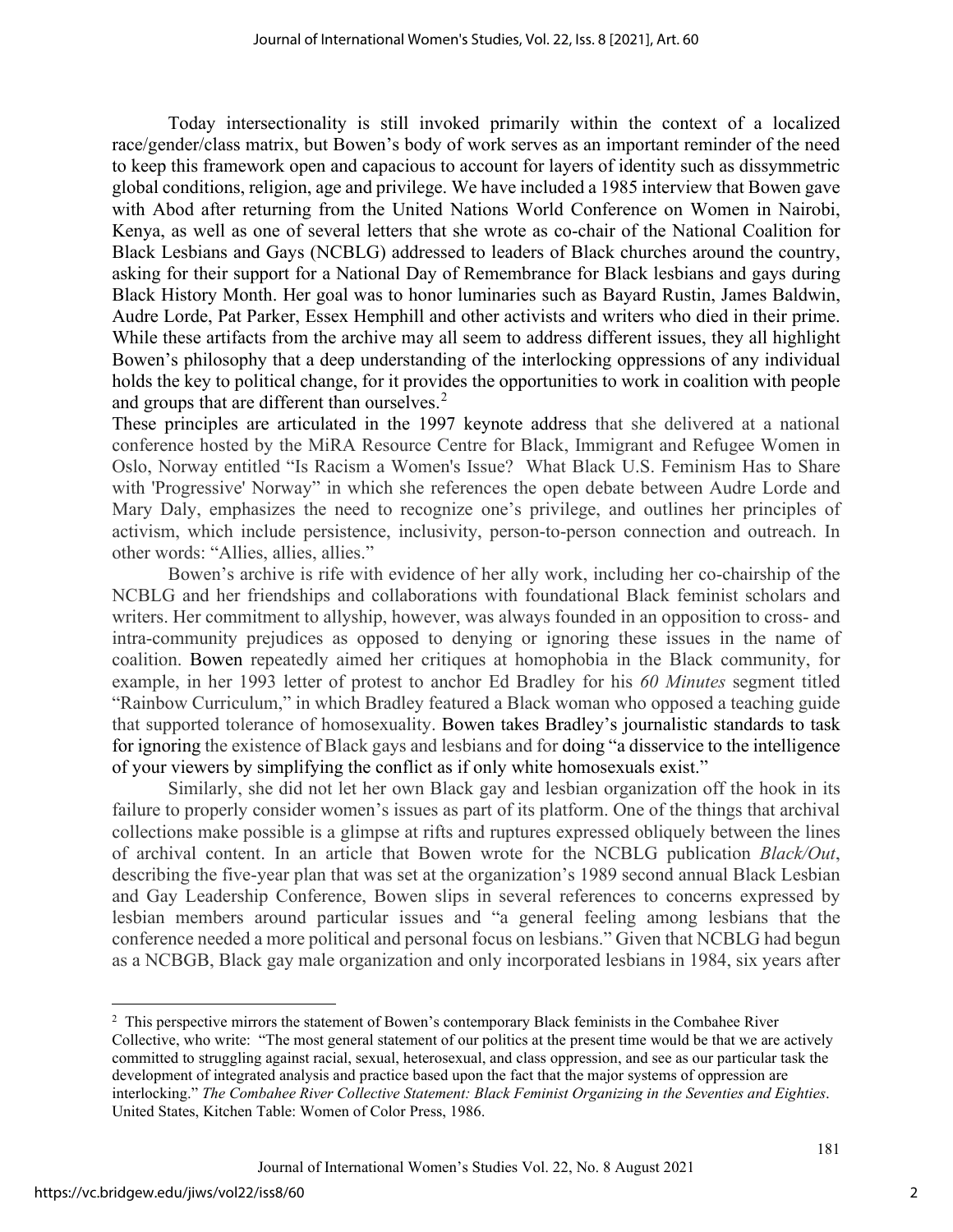its founding, this tension is not surprising. In her text for a 1993 speech on Black lesbians and the Reproductive Rights Movement, Bowen includes a series of ellipses around the name NCBLG, indications to herself to tell a story in an unscripted form. While we don't know what the story was, the rest of this section of the speech, which addresses lesbians' troubled relationships with gay men, hints at a history that included conflict as well as cooperation.

One of the most painful areas of rupture that she and her sister friend M. Jacqui Alexander experienced is when Alexander and Bowen joined a Black lesbian support group in Boston. Bowen mentions this in her 1989 radio interview, and Alexander narrates this experience in the film *The Passionate Pursuits of Angela Bowen* (Abod, Women Make Movies, 2016). Because both Alexander and Bowen had white lovers, they faced hostility and pressure and struggled with whether to remain in a group that did not respect their personal choices to be in interracial relationships. When they sought advice from their friend and mentor Audre Lorde, she urged them to stay in the group for the larger cause of community. After the dynamics became too painful and Alexander and Bowen decided to leave the group, Lorde acknowledged that she had "counseled you unwisely my sister" when she told them to "Stand and fight," and she apologized to them in the 1993 poem "Women on Trains." (Note: the early draft of the poem included here contains the line "I have just counseled [sic]a woman badly." Later published versions of the poem contain slightly different lines. In the 1993 volume *The Marvelous Arithmetics of Distance*, the line reads "I counseled you unwisely my sister."[3](#page-3-0) The version published in *Callalloo* in 1991 reads: "I have counseled a sister unwisely."[4](#page-3-1) ) This section also includes a hand-written note from Lorde to Bowen promising her a copy of her poem "Outlines," also about an interracial lesbian relationship, and referencing a new poem that she enclosed (possibly the draft of "Women on Trains.")

Included in this section are also several talks that Bowen gave that demonstrate her longstanding intersectional understanding of the links between feminist movements and a range of other social justice movements including reproductive rights and civil rights. A 1987 speech at Brandeis University on "What Radical Feminism Means", represents an excellent example of Bowen's early articulation of an intersectional understanding of interlocking oppressions, particularly for Black women. In a 1993 speech on "Black Lesbians and the Reproductive Rights Movement" at Hampshire College, Bowen advocates for the tenets of what would later come to be called the Reproductive Justice Movement, namely the right to abortion as well as the right to procreate and to raise children in a healthy, supported way.

Perhaps the most powerful example of Bowen's intersectional perspective is a speech that she gave in 1989 that addresses an incendiary racial incident in Boston. In October 1989 a white couple, Charles Stuart and his pregnant wife Carol, were shot in the primarily Black neighborhood of Roxbury in Boston. Carol and her unborn child died, and Stuart claimed that the shooter was a Black man, and a young Black man identified by Stuart in a lineup was arrested. When it was eventually discovered that Stuart himself had committed the crime for the insurance money, the case became a flashpoint for issues of racial tensions in Boston, including racialized policing. In her speech invoking this case, Bowen uses the occasion to name the deep socioeconomic divides within Boston across race. She ends by echoing King's famous "I Have a Dream" speech in a call for a cross-fertilization of political movements. This is the perfect expression of intersectionality before it had a name.

<span id="page-3-0"></span><sup>3</sup> Lorde, Audre. "Women on Trains." *The Marvelous Arithmetics of Distance.* New York: W.W. Norton & Company, 1993, pp. 31-32.

<span id="page-3-1"></span><sup>4</sup> Lorde, Audre. "Women on Trains." *Callaloo*, vol. 14, no. 1, 1991, pp. 54–56.